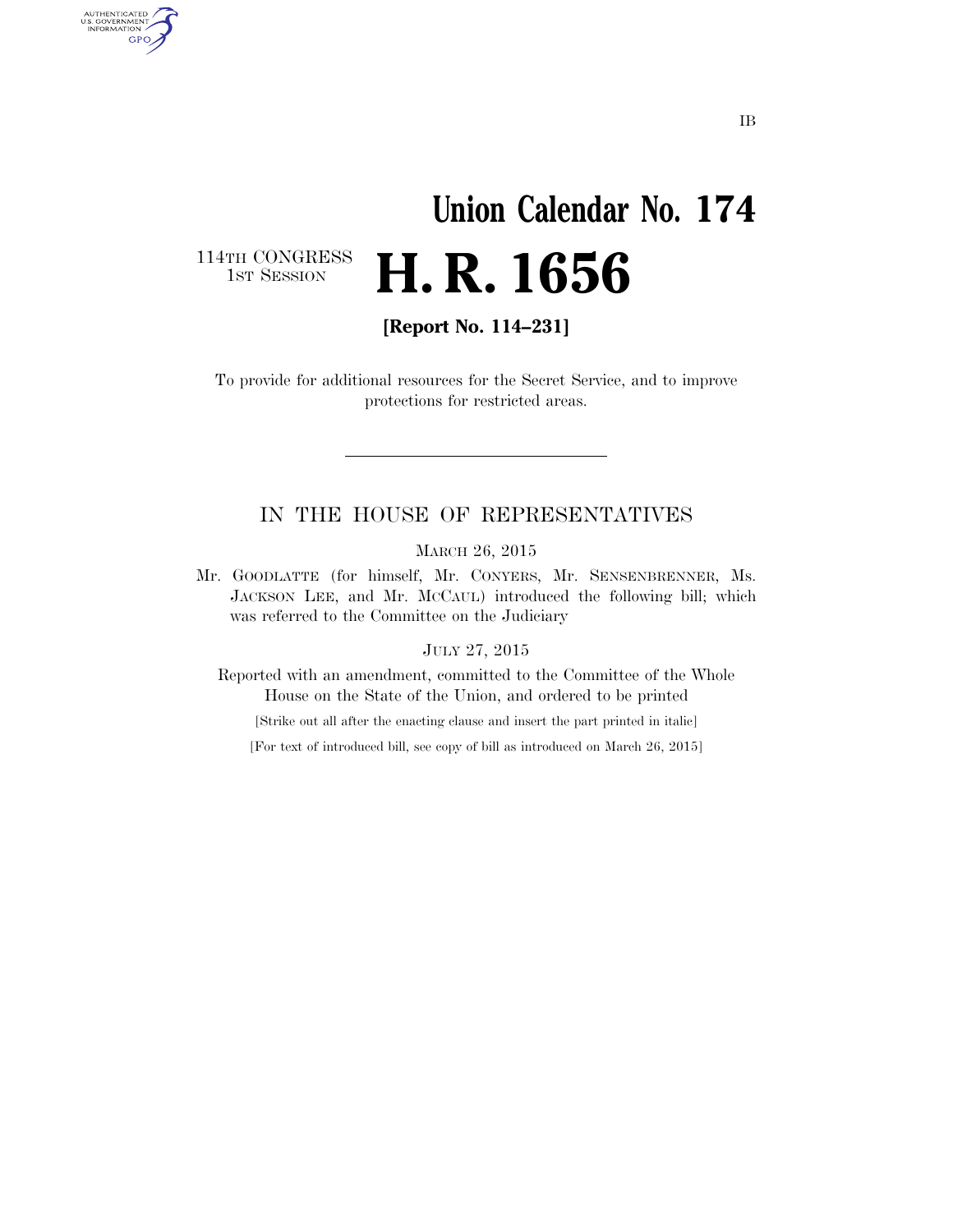### **A BILL**

2

To provide for additional resources for the Secret Service, and to improve protections for restricted areas.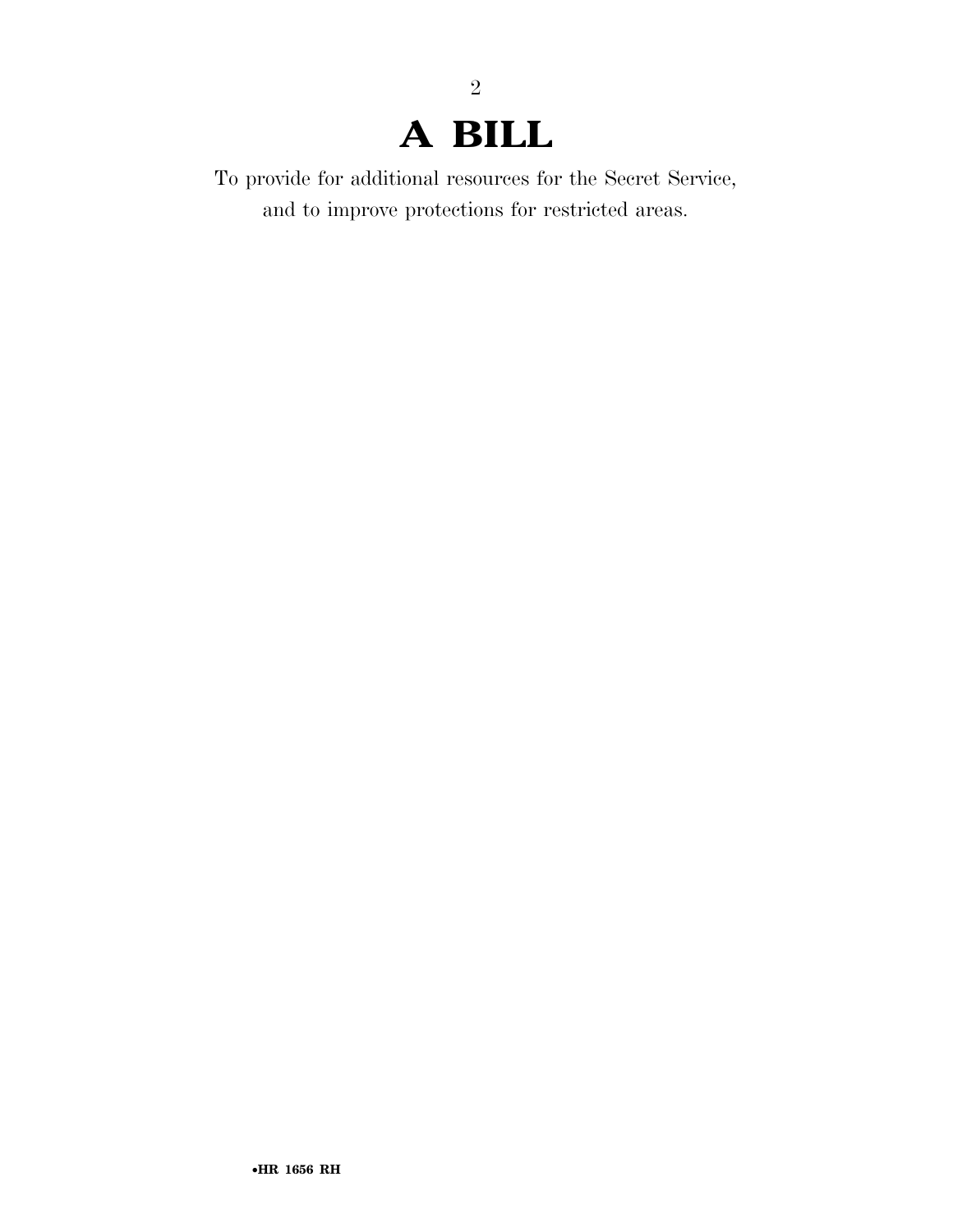*Be it enacted by the Senate and House of Representa- tives of the United States of America in Congress assembled, SECTION 1. SHORT TITLE. This Act may be cited as the ''Secret Service Improve- ments Act of 2015''. SEC. 2. PRESIDENTIAL APPOINTMENT OF DIRECTOR OF THE SECRET SERVICE. Section 3056 of title 18, United States Code, is amend- ed by adding at the end: ''(h) The Director of the Secret Service shall be ap-pointed by the President, by and with the advice and con-*

 *sent of the Senate. The Director of the Secret Service is the head of the Secret Service.''.* 

#### *SEC. 3. RESTRICTED BUILDING OR GROUNDS.*

 *Section 1752(a) of title 18, United States Code, is amended—* 

 *(1) in paragraph (3), by striking ''or'' at the end;* 

 *(2) in paragraph (4), by inserting ''or'' at the end; and* 

 *(3) by inserting after paragraph (4) the fol-lowing:* 

 *''(5) knowingly, and with the intent to enter a restricted building or grounds, causes any object to enter any restricted building or grounds, when, or so*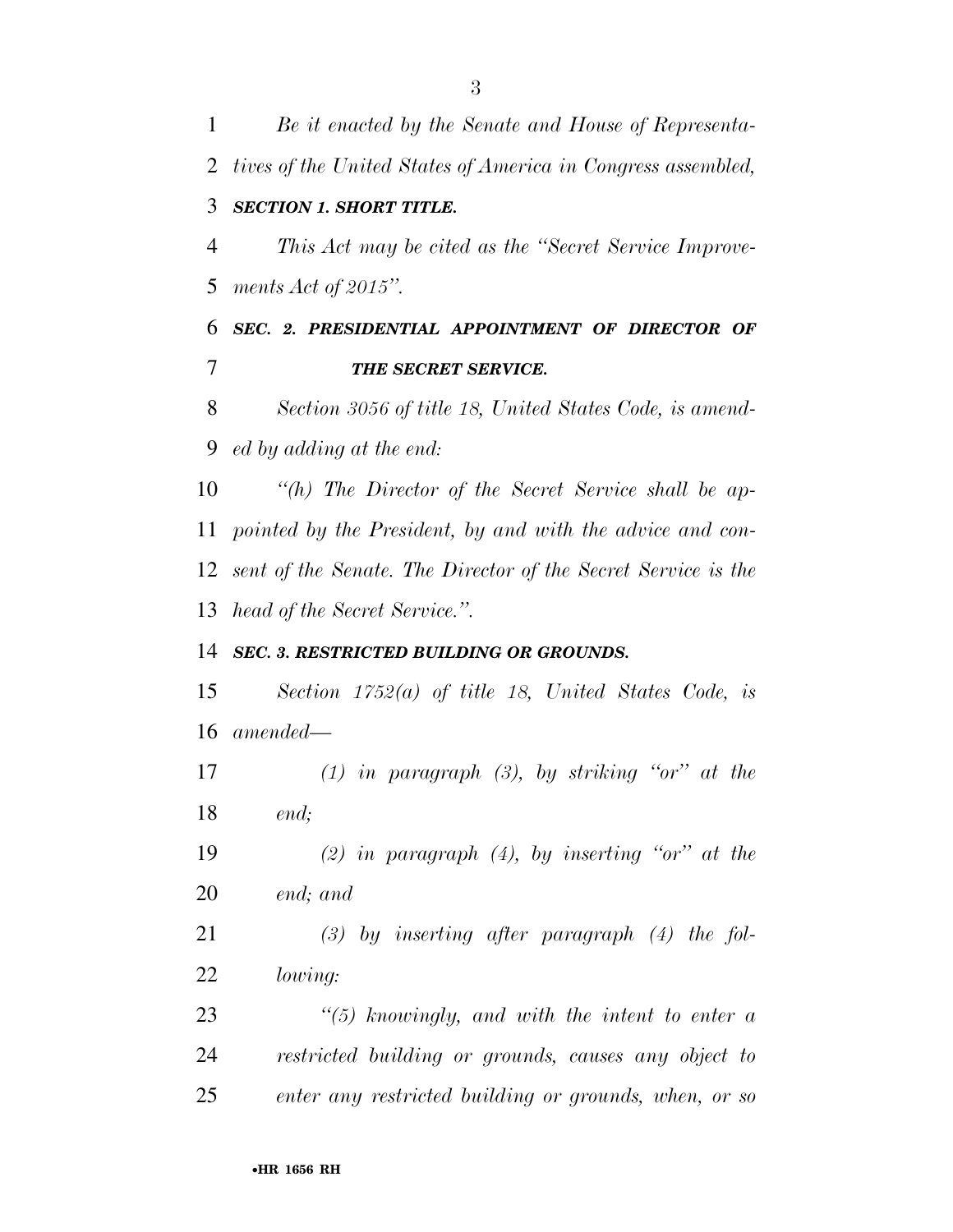| $\mathbf{1}$   | that, such object, in fact, impedes or disrupts the or-     |
|----------------|-------------------------------------------------------------|
| $\overline{2}$ | derly conduct of government business or official func-      |
| 3              | $tions;$ ".                                                 |
| 4              | SEC. 4. THREATS AGAINST FORMER VICE PRESIDENTS.             |
| 5              | Section 879 of title 18, United States Code, is amend-      |
| 6              | $ed$ —                                                      |
| 7              | $(1)$ in subsection $(a)$ —                                 |
| 8              | $(A)$ by redesignating paragraphs $(2)$ , $(3)$ ,           |
| 9              | and $(4)$ as paragraphs $(3)$ , $(4)$ , and $(5)$ , respec- |
| 10             | tively; and                                                 |
| 11             | $(B)$ by inserting after paragraph $(1)$ the fol-           |
| 12             | lowing:                                                     |
| 13             | "(2) a former Vice President or a member of the             |
| 14             | immediate family of a former Vice President;"; and          |
| 15             | (2) in subsection $(b)(1)$ —                                |
| 16             | $(A)$ in subparagraph $(A)$ —                               |
| 17             | (i) by striking "subsection $(a)(1)$ " and                  |
| 18             | inserting "paragraphs (1) and (2) of sub-                   |
| 19             | section $(a)$ "; and                                        |
| 20             | ( <i>ii</i> ) by inserting "or former Vice Presi-           |
| 21             | dent" after "former President" each place it                |
| 22             | appears; and                                                |
| 23             | $(B)$ in subparagraph $(B)$ , by striking "sub-             |
| 24             | section (a)(2) and (a)(3)" and inserting "para-             |
| 25             | graphs (3) and (4) of subsection (a)".                      |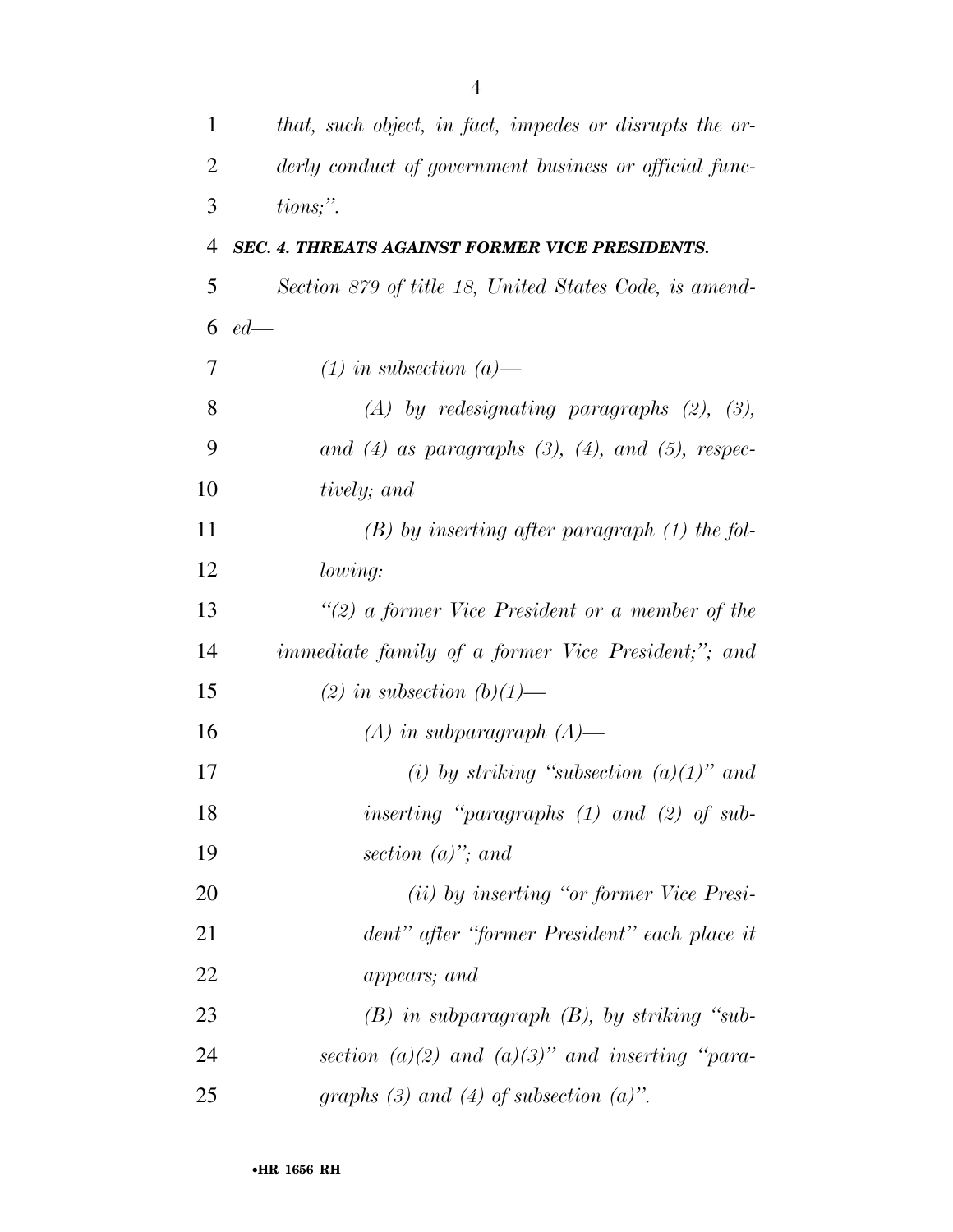#### *SEC. 5. INCREASED TRAINING.*

 *Beginning in the first full fiscal year after the date of enactment of this Act, the Director of the Secret Service shall increase the annual number of hours spent training by officers and agents of the Secret Service, including offi- cers of the United States Secret Service Uniformed Division established under section 3056A of title 18, United States Code and agents operating pursuant to section 3056 of title 18, United States Code, including joint training between the two.* 

#### *SEC. 6. TRAINING FACILITIES.*

 *The Director of the Secret Service is authorized to con- struct facilities at the Rowley Training Center necessary to improve the training of officers of the United States Se- cret Service Uniformed Division established under section 3056A of title 18, United States Code and agents of the United States Secret Service, operating pursuant to section 3056 of title 18, United States Code.* 

#### *SEC. 7. HIRING OF ADDITIONAL OFFICERS AND AGENTS.*

 *The Director of the Secret Service is authorized to hire not fewer than—* 

 *(1) 200 additional officers for the United States Secret Service Uniformed Division established under section 3056A of title 18, United States Code; and (2) 85 additional agents for the United States*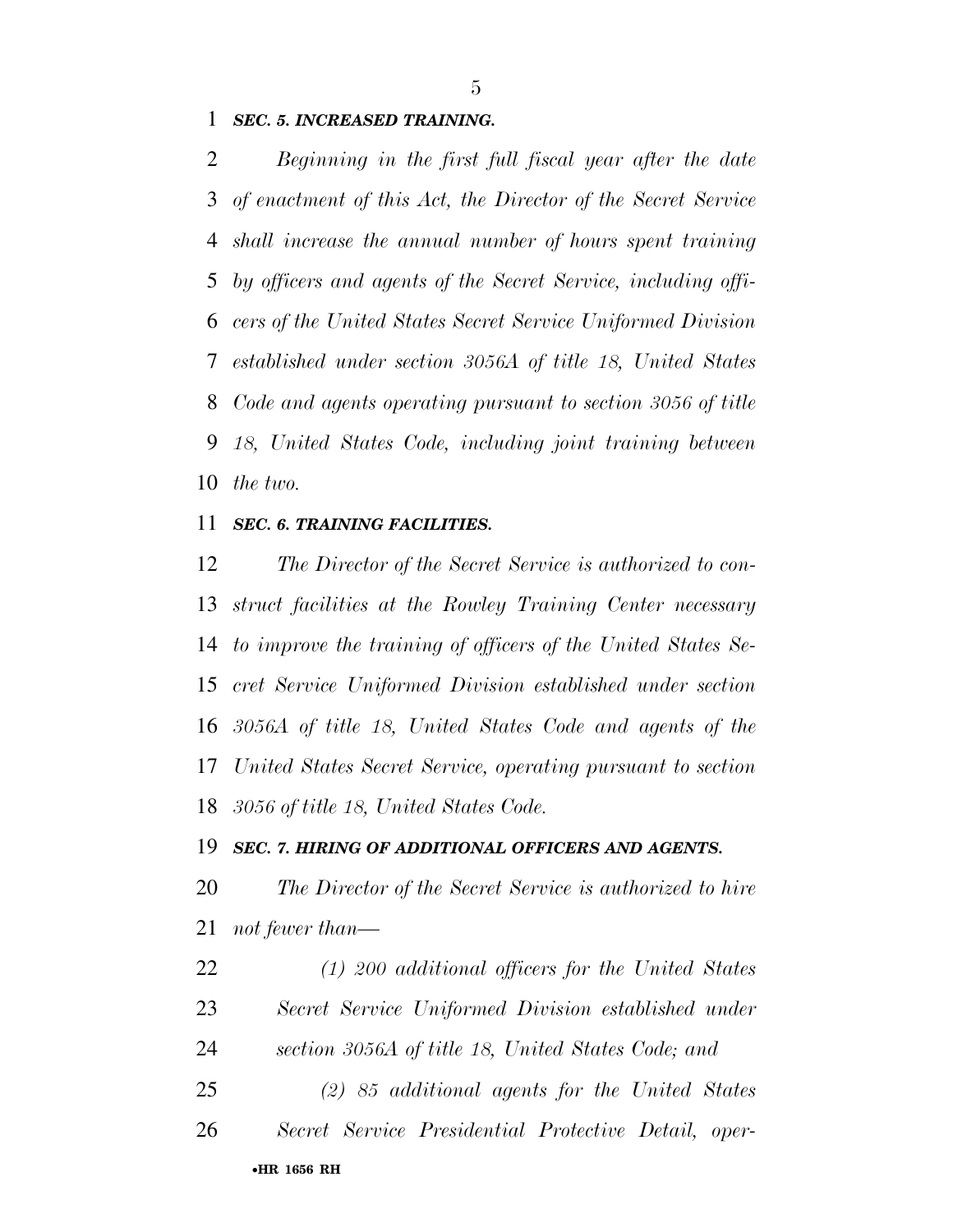*ating pursuant to section 3056 of title 18, United States Code.* 

#### *SEC. 8. EVALUATION OF VULNERABILITIES AND THREATS.*

 *(a) IN GENERAL.—The Director of the Secret Service shall devise and adopt improved procedures for evaluating vulnerabilities in the security of the White House and threats to persons protected by the Secret Service, including threats posed by unmanned aerial systems or explosive de-vices.* 

 *(b) REPORT.—Not later than 1 year after the date of enactment of this Act, the Director of the Secret Service shall report on the implementation of subsection (a) to—* 

 *(1) the Committee on the Judiciary of the House of Representatives;* 

 *(2) the Committee on the Judiciary of the Sen-ate;* 

 *(3) the Committee on Homeland Security of the House of Representatives;* 

 *(4) the Committee on Homeland Security and Governmental Affairs of the Senate; and* 

 *(5) the Committee on Oversight and Government Reform of the House of Representatives.* 

#### *SEC. 9. EVALUATION OF USE OF TECHNOLOGY.*

*(a) IN GENERAL.—The Director of the Secret Service,* 

*in consultation with the Under Secretary for Science and*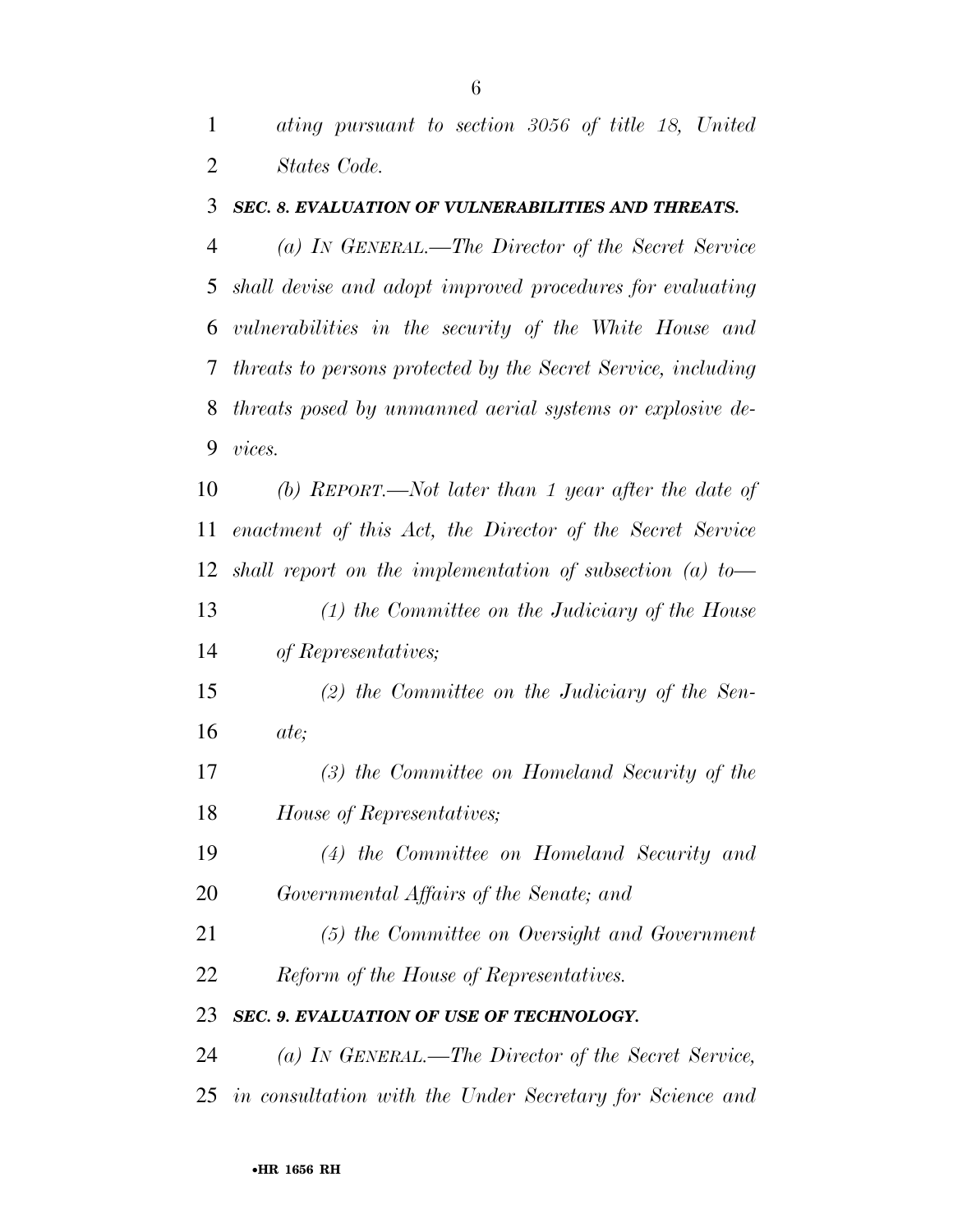|   | $(1)$ evaluating the ways in which technology may       |
|---|---------------------------------------------------------|
| 5 | be used to improve the security of the White House      |
| 6 | and the response to threats to persons protected by the |
|   | Secret Service; and                                     |

 *(2) retaining evidence pertaining to the duties referred to in paragraph (1) for an extended period of time.* 

 *(b) REPORT.—Not later than 1 year after the date of enactment of this Act, the Director of the Secret Service shall report on the implementation of subsection (a) to—* 

- *(1) the Committee on the Judiciary of the House of Representatives;*
- *(2) the Committee on the Judiciary of the Sen-ate;*
- *(3) the Committee on Homeland Security of the House of Representatives;*

 *(4) the Committee on Homeland Security and Governmental Affairs of the Senate; and* 

 *(5) the Committee on Oversight and Government Reform of the House of Representatives.*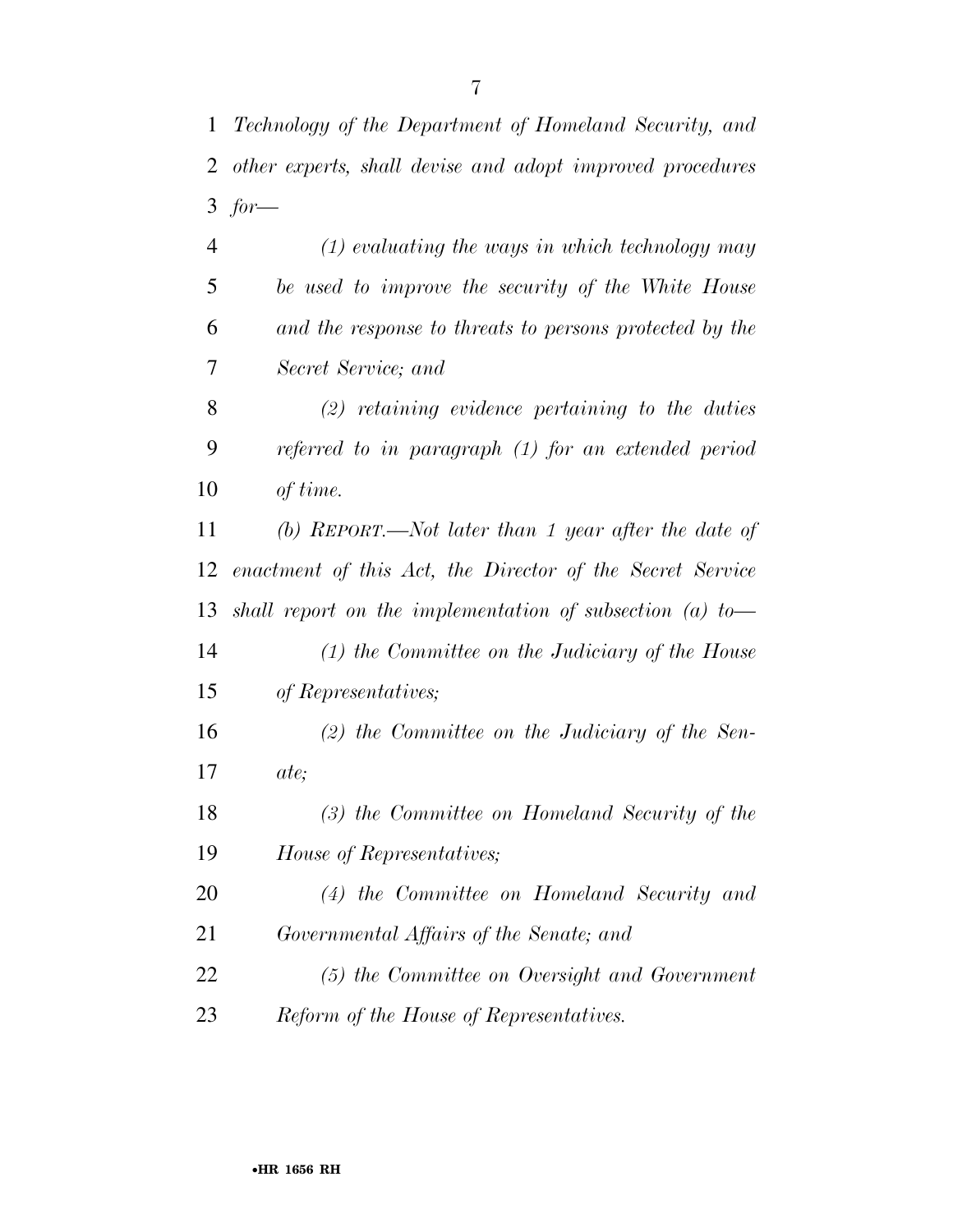*The Director of the Secret Service shall evaluate the practicability of equipping agents and officers with weap- ons other than those provided to officers and agents of the Secret Service as of the date of enactment of this Act, in-cluding nonlethal weapons.* 

#### *SEC. 11. SECURITY COSTS FOR SECONDARY RESIDENCES.*

 *(a) IN GENERAL.—The Presidential Protection Assist- ance Act of 1976 (18 U.S.C. 3056 note) is amended by strik-ing section 4 and inserting the following:* 

### *''SEC. 4. NOTIFICATION REGARDING EXPENDITURES ON NON-GOVERNMENTAL PROPERTIES.*

 *''The Secret Service shall notify the Committees on Ap- propriations of the House and Senate of any expenditures for permanent facilities, equipment, and services to secure any non-Governmental property in addition to the one non- Governmental property designated by each protectee under subsection (a) or (b) of section 3.''.* 

 *(b) CONFORMING AMENDMENTS.—The Presidential Protection Assistance Act of 1976 (18 U.S.C. 3056 note), as amended by this Act, is further amended—* 

•**HR 1656 RH** *(1) in section 3(b), by striking ''any expendi- tures by the Secret Service'' and all that follows through ''imposed under section 4'' and inserting ''any expenditures by the Secret Service for perma-nent facilities, equipment, and services to secure the*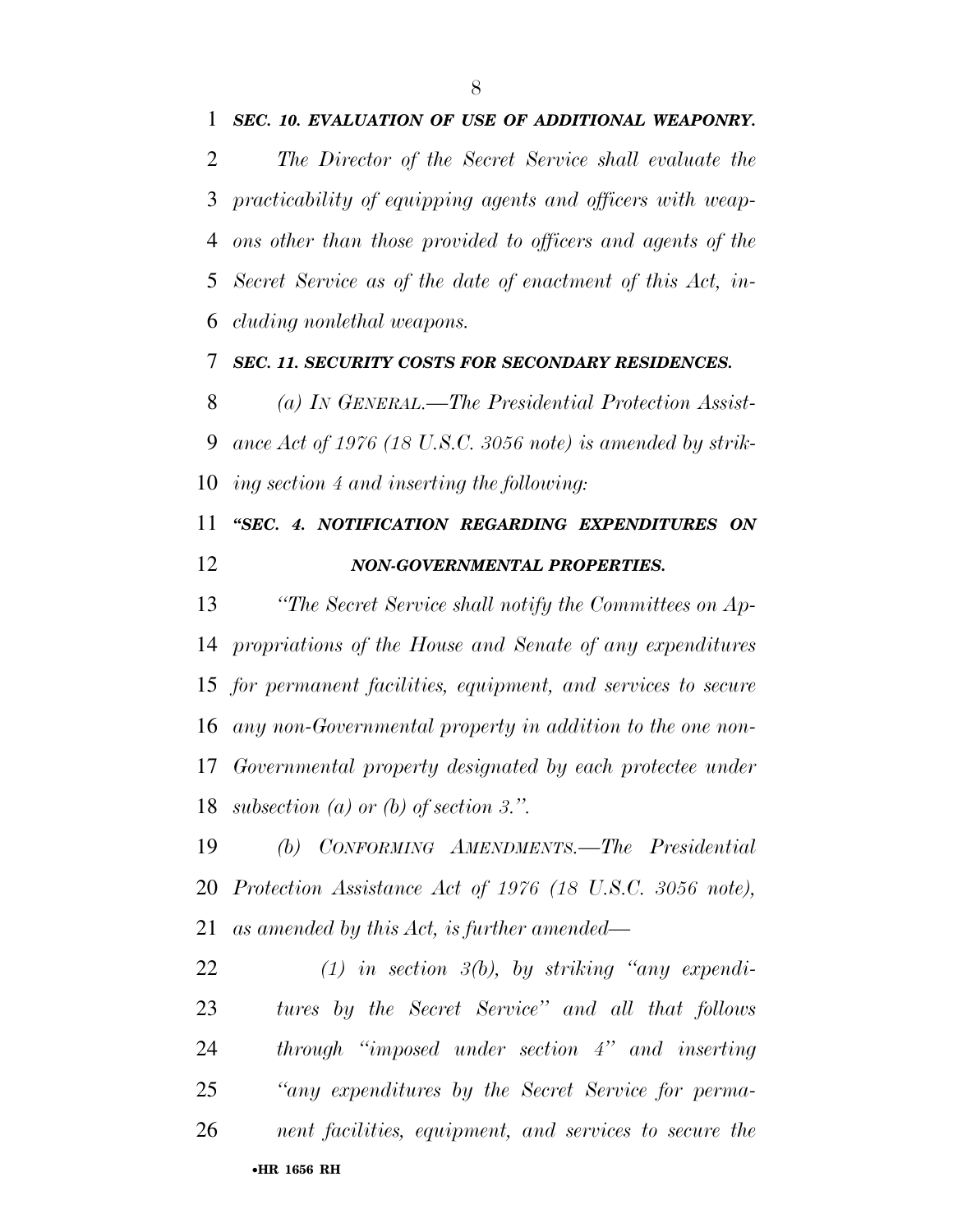*non-Governmental property previously designated under subsection (a) are subject to the requirements set forth in section 4''; and* 

 *(2) in section 5(c), by striking ''within the limi-tations imposed under section 4''.* 

#### *SEC. 12. ESTABLISHMENT OF ETHICS PROGRAM OFFICE.*

 *Subject to the oversight of the Office of Chief Counsel of the United States Secret Service, the Director of the Se- cret Service shall establish an Ethics Program Office, con- sisting of a minimum of 2 employees, to administer the pro- visions of the Ethics in Government Act of 1978, as amend- ed, and to provide increased training to employees of the United States Secret Service.* 

#### *SEC. 13. SENSE OF CONGRESS.*

 *It is the sense of Congress that an assessment made by the Secretary of Homeland Security or the Director of the Secret Service with regard to physical security of the White House and attendant grounds, and any security-re- lated enhancements thereto should be accorded substantial deference by the National Capital Planning Commission, the Commission of Fine Arts, and any other relevant enti-ties.*